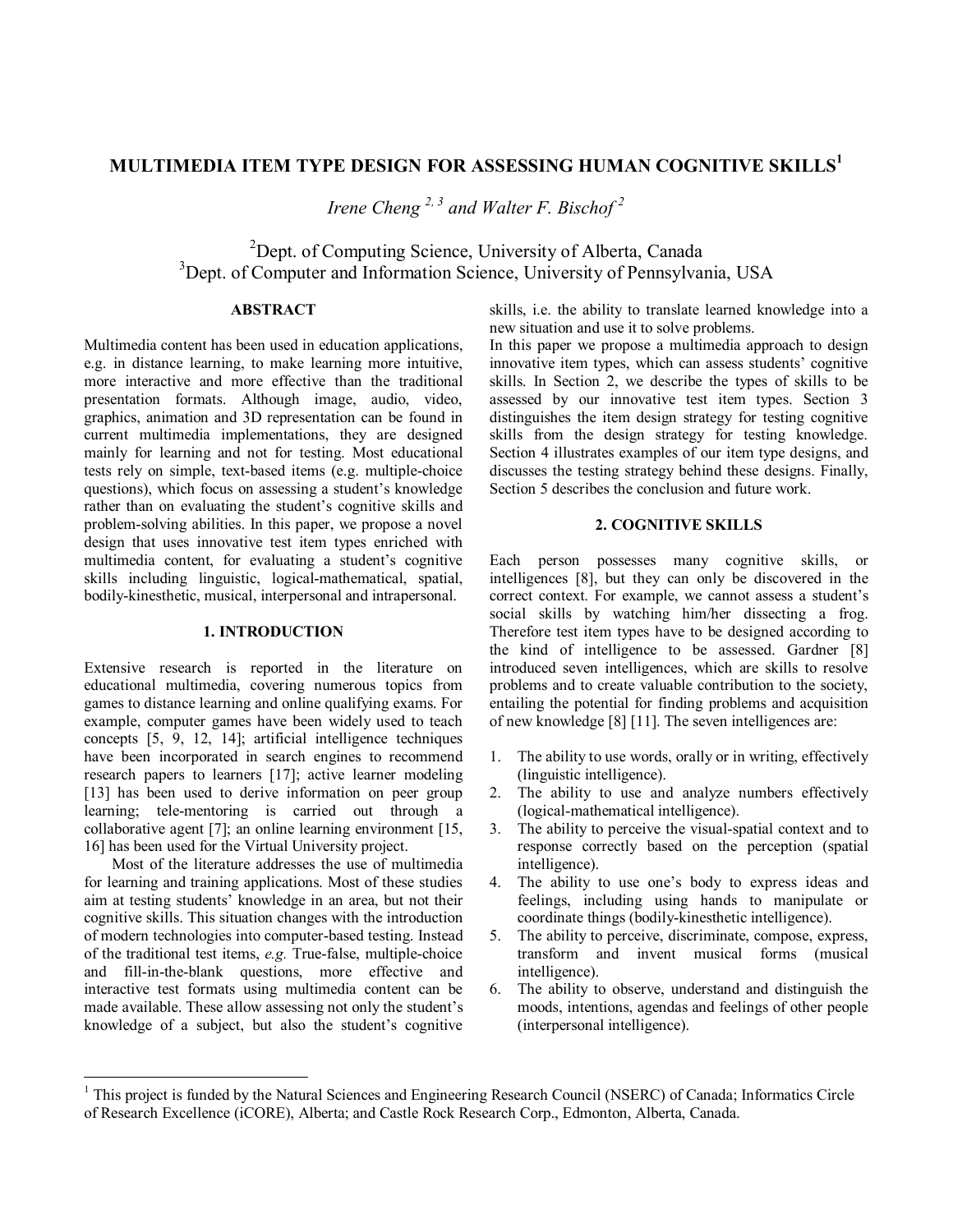7. The ability to acquire and be aware of self-knowledge and apply effectively on the basis of that knowledge (intrapersonal intelligence).

### **3. INTELLIGENT ITEM TYPE DESIGN STRATEGIES**

Assessment of learned knowledge needs to focus on two distinct aspects, knowledge retention and associated cognitive skills. Knowledge retention not only refers to the ability to recall learned facts but also the ability to understand the relationships between these facts, i.e. to understand the structure of the learned domain knowledge. Traditional test types, e.g. multiple-choice items, typically only test a student's ability to recognize learned facts in isolation, and in the same form they were learned. In contrast, our test items are aimed at testing a student's deep understanding of a domain, namely the ability to recall facts in novel contexts (requiring the student to develop a domain-independent representation) and the ability to represent the structure of the acquired knowledge (requiring the student to develop a representation at different levels of abstraction).

Cognitive skills consist of multiple components that refer to 1) the ability to translate learned knowledge into a new domain, 2) the ability to combine the facts of a test problem with translated knowledge into an integrated problem representation, 3) the ability to derive a solution plan from this problem representation, and 4) the ability to execute the solution plan. Traditionally, assessments of cognitive skills have concentrated on outcomes, i.e. the final result of a given problem. In contrast, out test items permit a much finer analysis of cognitive skills because they permit recording and assessing the steps a student takes in solving a problem and because they permit analyzing partial solutions.

Taken together, it is clear that traditional tests (e.g. multiplechoice questions or fill-in-gap questions) assess students' knowledge and cognitive skills only in a very limited way. It is thus far from clear how valid these test results are, i.e. how well they can predict a student's ability to recall and apply acquired knowledge at a much later point, in a new and typically more complex context than the one used in training. In contrast, we believe that these concerns can be addressed by relying on a much broader range of test item types, which are designed to probe all aspects of knowledge retention and the associate cognitive skills. Examples of these item types are discussed below.

### **4. INTELLIGENT ITEM TYPES (IIT)**

Researchers and educators have successfully implemented cognitive skill testing in classrooms [1, 2, 4, 6, 10, 11]. Such implementation can benefit students at all levels, including learning-disabled and gifted students. In order to broaden

the benefit to computer-based as well as web-based testing, we introduce a number of Intelligent Item Types (IIT).

#### **4.1. Visual-Spatial IIT**

Item types for assessing a student's mathematical and logical skill are more commonly used in computer-based testing, and they can be presented using a multiple choice format, provided one only wants to assess the result. In contrast, visual-spatial skills cannot be tested using traditional pencil and paper format because they need to be tested in a dynamic context. Such context can be simulated using computer generated navigation. For example, the boxes in Figure 1 continue to move randomly on the screen, while the student has to link, by drawing arrows between boxes (from corner to corner) so that the box content is in a particular order. In this example, the question is "to drive through these cities from north to south without revisiting". An important consideration is to separate the assessment of visual-spatial skill from knowledge. The student may not know the geography but has high visual-spatial skill. Therefore the question has to be of minimum difficulty, e.g. order the numbers in ascending sequence.



**Figure 1:** An example of a Visual-Spatial IIT to test a student's ability to perceive visual-spatial context and response correctly.

The level of visual-spatial skill can be evaluated by adjusting the parameters controlling the computer navigation: the speed of the moving boxes and the number of boxes; increasing the speed or the number of boxes will increase the difficulty. The skill is assessed by comparing the time required by a student to complete the task.

### **4.2. Musical IIT**

An example of our Musical Item types requires a student to look at video clips showing different dancing patterns. Figure 2 (b) shows a sequence of Korean, Swan Lake, Irish, Jazz and Ribbon dances. The student needs to associate each dance with the correct music, which is played by clicking on the "music" text. Note that no specific meaning is attached to the text to provide any hint. The student has to transform the musical rhythm he/she perceives to a sequence of artistic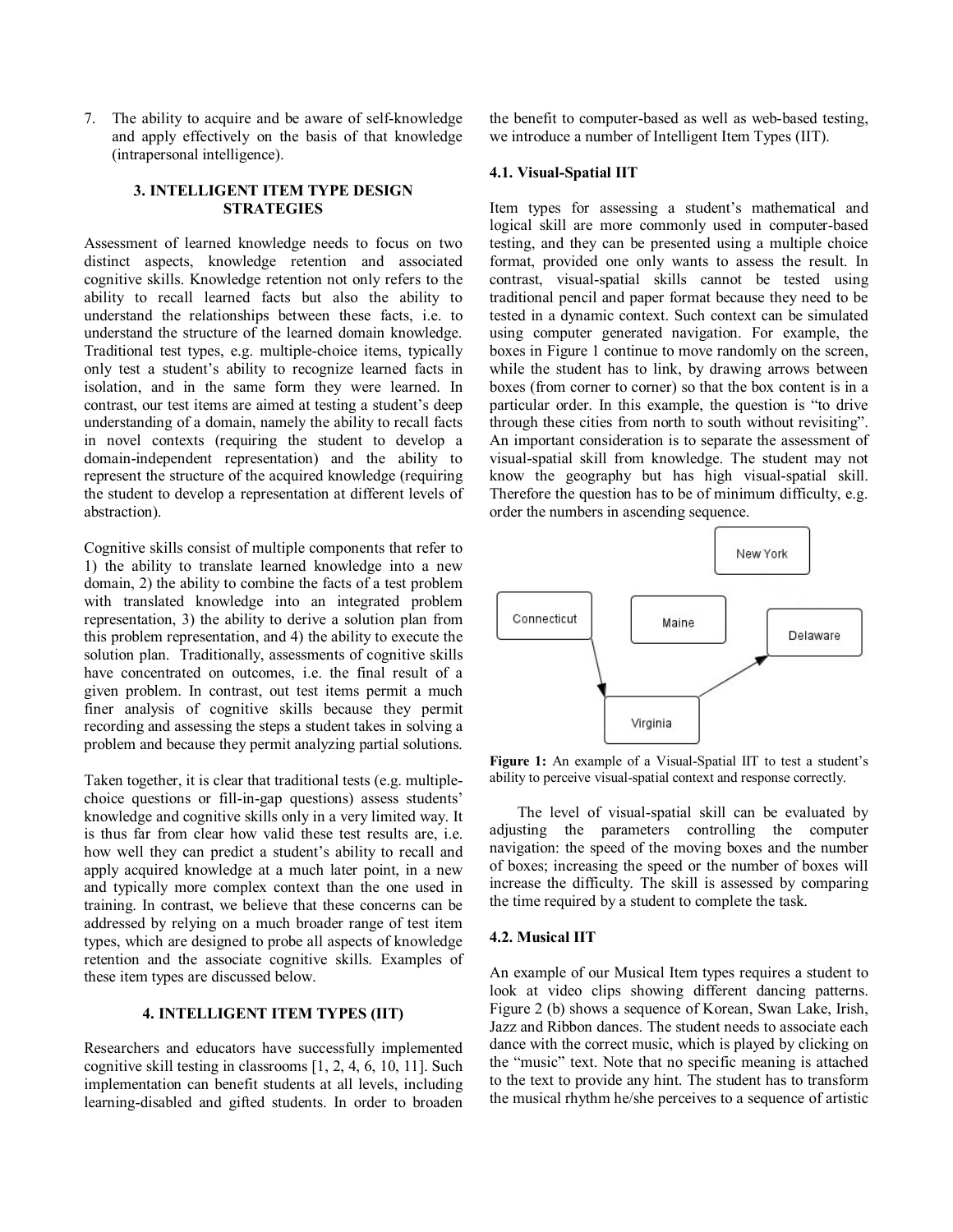body movements. Musical notes discrimination, or musical instrument and sound mapping can also be used in this item type to test the cognitive skill on music. An alternate format of the video is to use shadow-type dancing figures, like the jazz dancers (The  $4<sup>th</sup>$  picture in Figure 2 (b)) to avoid disclosing the costume and thus culture as a hint to the music.



**Figure 2:** (a) An example of a Musical IIT to test a student's ability to perceive, express and transform musical forms, and (b) A sequence of video expressing different musical composition.

### **4.3. Linguistic IIT**

There are many ways to test linguistic skills. An example is to ask the student to highlight a certain category of words, e.g. preposition (Figure  $3$  (a)), or to highlight a phrase having certain meaning. Vocabulary can be tested using 2D or 3D puzzles (Figure 3 (b)  $\&$  (c)). Other examples can be drag-and-drop (drag the correct word from a list and drop it in the correct position in a paragraph), listen and dictate (the student types into a text box what he/she hears from an audio clip) or rearranges words presented in random order into sentences.

## **Text Selection Page**

To highlight one word, please left click on it; To de-highlight one word, just left click on the word again; You also can drag the mouse to highliht several words at one And if you left click on one of the words, all the words in that di Right click to de-highlight all words. If you already made up your mind, please click on Submit butt (a)  $RA NG$  $\circ$ 

(b)



**Figure 3:** Use Linguistic IITs to test a student's effectiveness in using words.

#### **4.4. Bodily-Kinesthetic IIT**

The availability of computer accessories and supplementary attachments has made computer-based testing more effective. For example, joy-sticks, data gloves and haptic devices open up a new horizon to human computer interaction (HCI). Instead of typing on a keyboard or pressing buttons on a mouse; swinging of the limbs, exercising of the joints, or coordinating of the body parts can also be put into testing. Some devices accept input from the user and display a response on a computer screen. Other devices generate feedbacks as forces reflecting the input strengths, so that the user can adjust his/her input accordingly.

In addition to regular education applications, Bodily-Kinesthetic IIT can also benefit learners with disability and can be used in medical applications. For example, after an elbow surgery, the recovery can be monitored by setting benchmarks so that the patient can see whether he/she can achieve the target position when bending his/her limb (Figure 4).



**Figure 4:** An example of a Bodily-Kinesthetic IIT.

#### **4.5. Other IITs**

There are numerous ways to test a student's Logical-Mathematical skill. Figure 5 shows an IIT requiring a student to distribute the numbers into two bins so that the sum in each bin is the same. More bins demands higher skill level.



**Figure 5:** An example of a Logical-Mathematical IIT